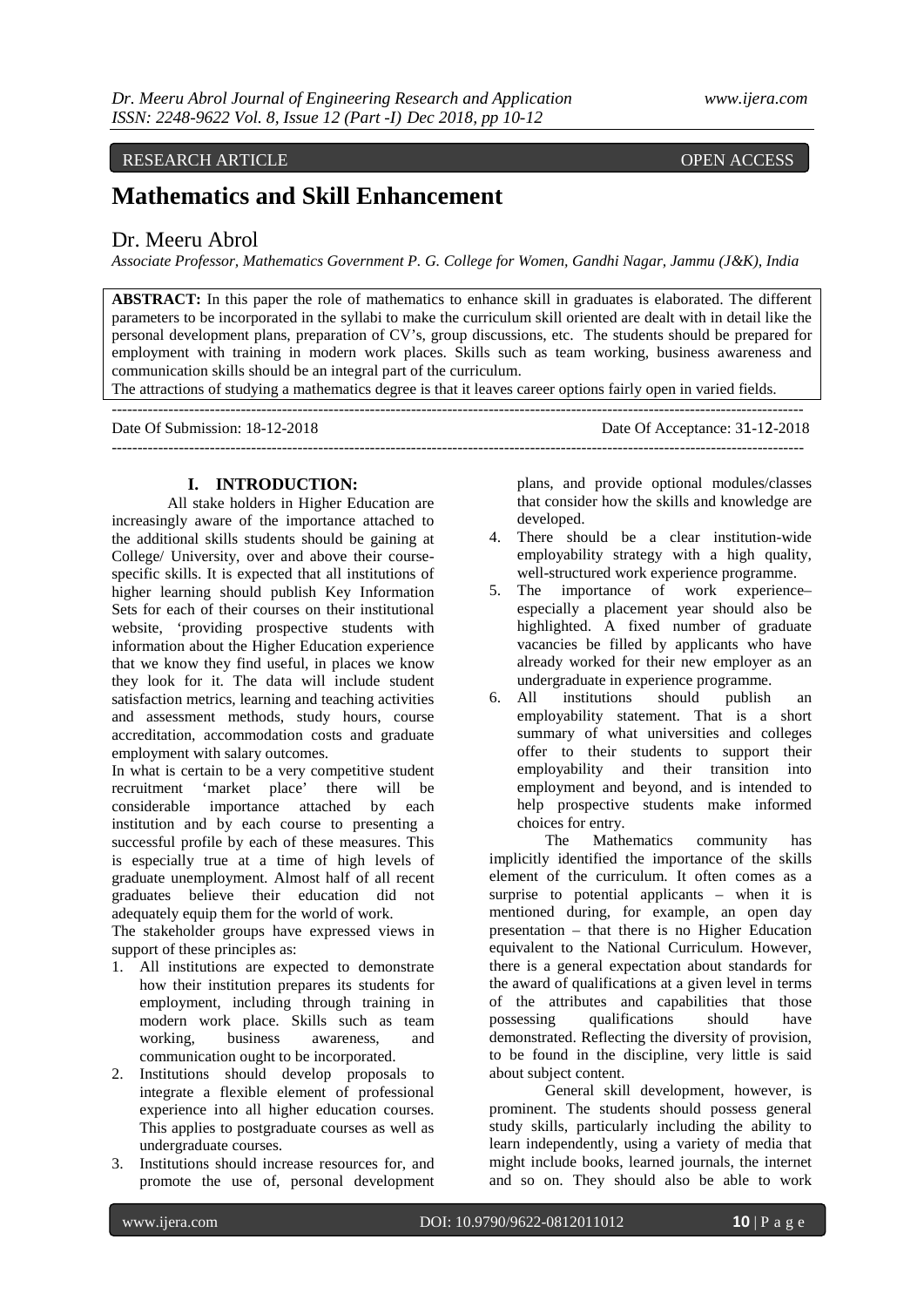independently with patience and persistence, pursuing the solution of a problem to its conclusion. The general skills of time management and organisation be developed. They should be adaptable, in particular displaying readiness to address new problems from new areas capable of transferring knowledge from one context to another, to assess problems logically and to approach them analytically. They should have highly developed skills of numeracy, including being thoroughly comfortable with numerate concepts and arguments in all stages of work. The general IT skills, such as word processing, the ability to use the internet and the ability to obtain information be developed. They must be capable of always exercising these skills in a responsible way and taking care that sources are referred to appropriately. The skill of general communication, typically including the ability to work in teams, to contribute to discussions, to write coherently and to communicate results clearly be exploited to the fullest.

It is mostly found that students studying Mathematics perceive a problem in terms of their development of personal skills – at least, in relation to their own expectations. There is a need to tackle the issue. Should we as a community be supporting each other in developing new approaches to skill development within Mathematics programmes, and if so, how?

There are significant barriers involved when seeking to modify Mathematics programmes to encourage the development of graduate skills. One is fundamentally philosophical, as some will wish to retain the pure, theoretical nature of their courses. Another is the practical difficulty of finding space for graduate skill development in a crowded curriculum. This latter problem can be addressed – at least in part – through different approaches toward learning, teaching and assessment that allow skill development to take place alongside the development of the mathematical skills, and by encouraging students to take part in extra-curricular activities. Central to this is the need to increase student awareness of the wider purpose of each activity in developing their skills, and the value of doing so. In this regard, it is very important that students are able to recognise the part each activity plays in helping them towards the attributes expected of a graduate from their course.

If so, they will be better able to see the benefit of the curricular strategies adopted, and hence better able to articulate their skill development when required. This can be achieved by applying different strategies.

One convenient skills categorisation, reflecting the key areas identified as 'graduate skills' applies the following groupings:

1. Work-based learning and/or work-related learning.

2. Reflection and action-planning, including Personal Development Planning (PDP) and work portfolios.

3. Career Management Skills (CMS).

4. Employability skills (those not covered above, such as skills in team working, communication, leadership, autonomy and self-awareness).

One of the attractions of studying a mathematics degree is that it leaves career options fairly open. However the students need effective support and advice throughout their programme to help them to find rewarding and interesting careers when they graduate. One of the main messages to convey is that, when it comes to career planning, it pays to start early. In the first year, students should develop their CVs and find out about their career options. There are opportunities for gaining useful experience in summer as well as winter breaks by joining financial institutions. During their second year, students should be encouraged to apply for internships and other work experience. Employers are increasingly using internships as a recruitment tool and even if a student is not offered a job with the same company, the experience will strengthen their CV. Internships are competitive but, even if unsuccessful, a student will benefit from the experience of filling in application forms and focusing on their strengths and weaknesses.

Applications to graduate employment schemes start early and students need to be wellprepared by the start of their final year. However students should be aware that there are other options available, not just with large/reputed companies. Small and medium sized enterprises will consider students with 2nd or 3rd class degrees if they have other qualities and skills to offer.

To help students with career management a series of maths specific careers events should be held in collaboration with the employers including banks, actuarial and insurance firms, the civil service, engineering, energy and retail companies with a chance to talk to company representatives. Themed panel sessions where students could question experts about careers in finance, technology and teaching be planned. Careers advisors should be invited to give practical advice on CVs and applications.

An Employability Skills guide should be made available to the students to give practical advice on developing skills by choosing particular course options and participating in useful extracurricular activities. The guide should suggest a 'career timeline' so that students can plan their